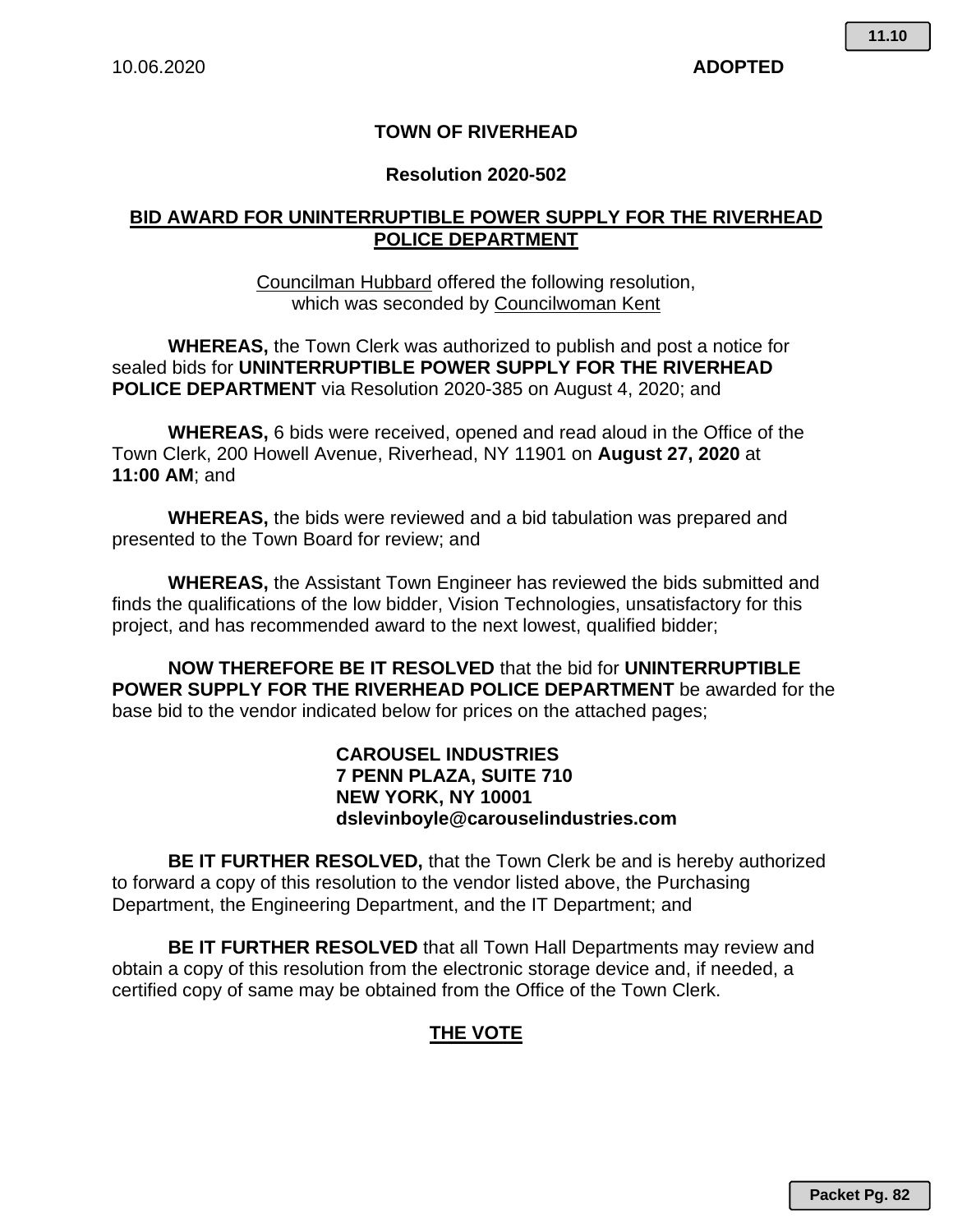| <b>RESULT:</b> | <b>ADOPTED [UNANIMOUS]</b>                    |
|----------------|-----------------------------------------------|
| <b>MOVER:</b>  | Tim Hubbard, Councilman                       |
|                | <b>SECONDER:</b> Catherine Kent, Councilwoman |
| AYES:          | Aguiar, Giglio, Hubbard, Kent, Beyrodt Jr.    |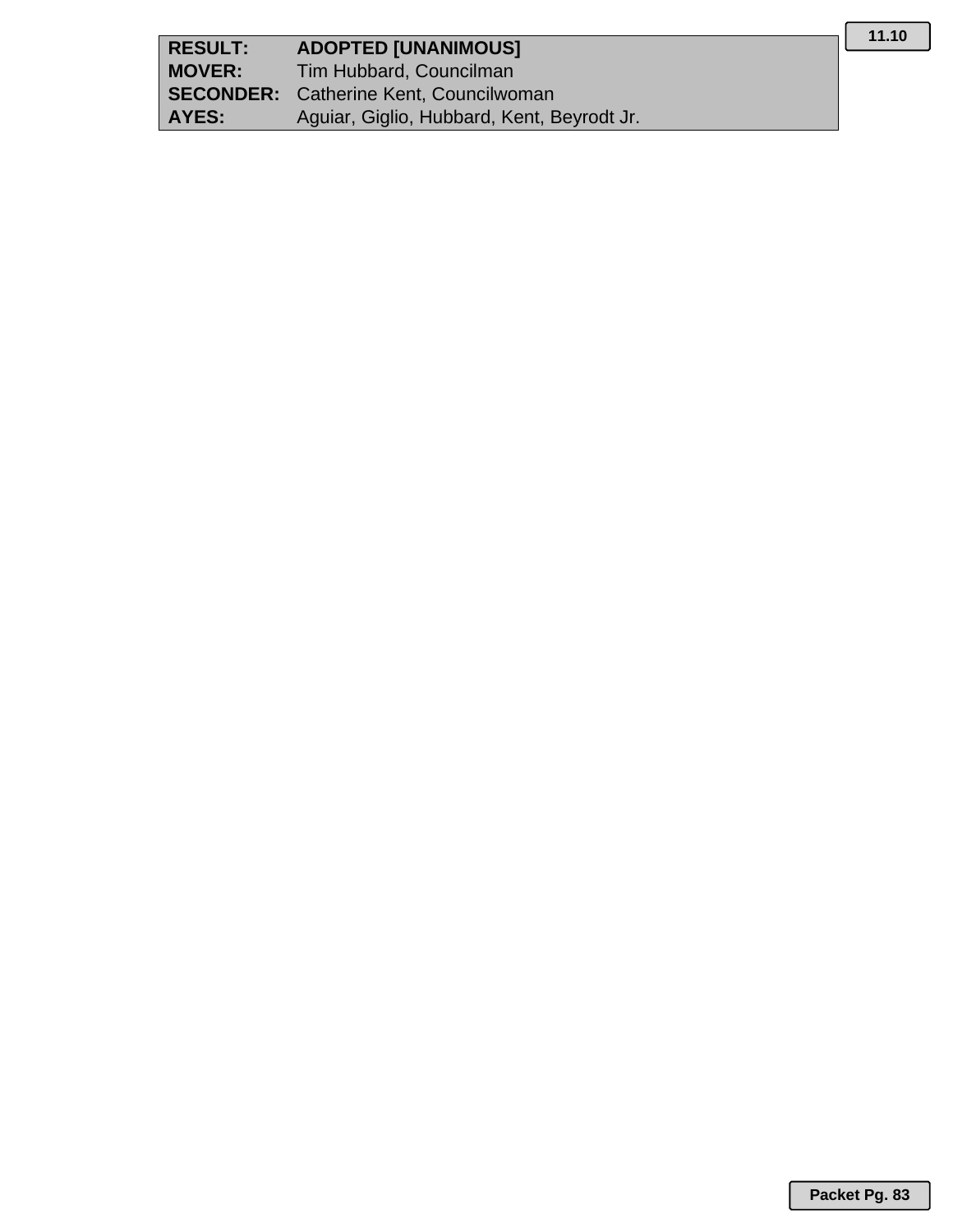### **FISCAL IMPACT STATEMENT OF PROPOSED RIVERHEAD TOWN BOARD LEGISLATION**

| Type of Legislation<br>А.                                                                                                                                                                                                                                                  | Resolution x Local Law                             |                    |  |  |
|----------------------------------------------------------------------------------------------------------------------------------------------------------------------------------------------------------------------------------------------------------------------------|----------------------------------------------------|--------------------|--|--|
| Title of Proposed Legislation: Bid Award for Uninterruptible Power Supply for the Riverhead Police Department<br>В.                                                                                                                                                        |                                                    |                    |  |  |
| Purpose of Proposed Legislation:<br>C.                                                                                                                                                                                                                                     |                                                    |                    |  |  |
| Will the Proposed Legislation Have a Fiscal Impact?<br>Yes x<br>D.<br>No                                                                                                                                                                                                   |                                                    |                    |  |  |
| If the answer to section D is "yes", select (a) or (b) below and initial or detail as applicable:<br>Е.                                                                                                                                                                    |                                                    |                    |  |  |
| The fiscal impact can be absorbed by Town/department existing resources set forth in approved Town Annual Budget x<br>(a)<br>(example:routine and budgeted procurement of goods/services)*if selecting E(a), please initial then skip items F,G and<br>complete H,I and J; |                                                    |                    |  |  |
| or<br>The description/explanation of fiscal impact is set forth as follows:<br>(b)                                                                                                                                                                                         |                                                    |                    |  |  |
| If the answer to E required description/explanation of fiscal impact (E(b)), please describe total Financial Cost of Funding over<br>F.<br>5 Years                                                                                                                         |                                                    |                    |  |  |
| <b>Proposed Source of Funding</b><br>G.<br>Appropriation Account to be Charged: A01-1-1680-240-000-00000                                                                                                                                                                   |                                                    |                    |  |  |
| <b>Grant or other Revenue Source:</b>                                                                                                                                                                                                                                      |                                                    |                    |  |  |
| Appropriation Transfer (list account(s) and amount):                                                                                                                                                                                                                       |                                                    |                    |  |  |
|                                                                                                                                                                                                                                                                            |                                                    |                    |  |  |
| H. Typed Name &<br>Title of<br>Preparer: Teresa<br><b>Baldinucci</b>                                                                                                                                                                                                       | I. Signature of Preparer                           | J. Date<br>9/21/20 |  |  |
|                                                                                                                                                                                                                                                                            | eresa Baldinucci<br>10/6/2020<br>Teresa Baldinucci |                    |  |  |
| K. Accounting Staff<br>Name & Title                                                                                                                                                                                                                                        | L. Signature of Accounting Staff                   | M. Date<br>9/29/20 |  |  |
| William Rothaar,<br>Accounting                                                                                                                                                                                                                                             | William Rotham                                     |                    |  |  |
| Department                                                                                                                                                                                                                                                                 | <b>William Rothaar</b>                             |                    |  |  |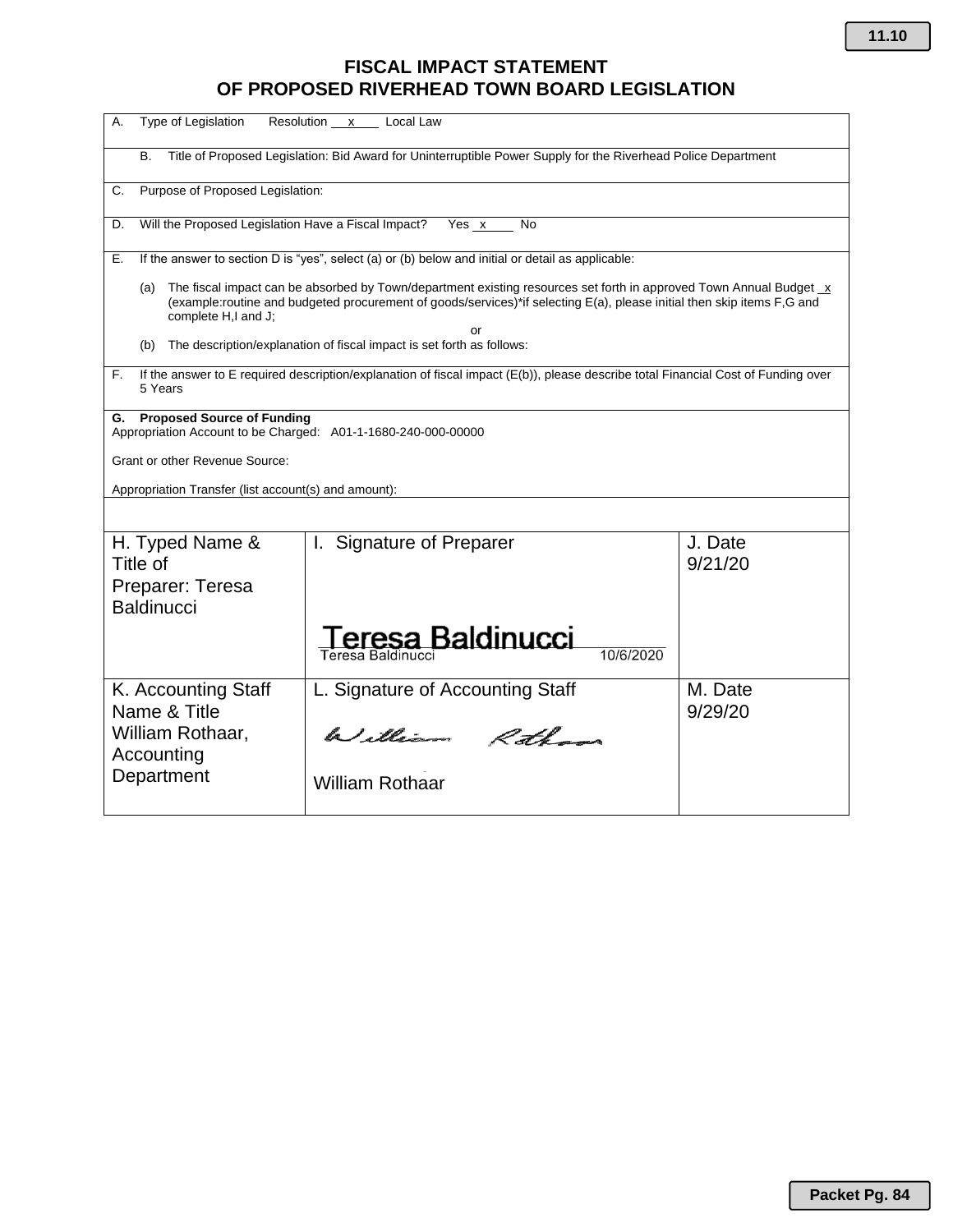#### **Teresa Baldinucci**

| From:                  | Ken Testa                             |
|------------------------|---------------------------------------|
| Sent:                  | Wednesday, September 16, 2020 1:37 PM |
| To:                    | Teresa Baldinucci                     |
| Cc:                    | Drew Dillingham; Shannon Clifford     |
| Subject:               | Police Station UPS Replacement        |
| <b>Follow Up Flag:</b> | Follow up                             |
| <b>Flag Status:</b>    | Flagged                               |

Teresa, I have completed my review of the low bidder for the Police Station UPS replacement. The low bidder, Vision Technologies, is primarily a telecommunication company that provides and installs telephone systems. The only UPS project they submitted on the bidder reference form is related to a telephone system installation. Our project is for a critical power UPS for police station operations including radio/dispatch equipment and systems, 911 system back up, emergency lighting, video surveillance systems and other critical building loads and also includes power conditioning for these critical loads. As such, I am concerned that Vision has not demonstrated significant experience with such critical installations and operations. Therefore, I would recommend that this project be awarded to the next lowest bidder, Carousel Industries. Carousel has demonstrated significant experience with the supply and installation of UPS systems in installations similar to ours and I feel confident that they will be able to effectively complete this project. Ken

Ken Testa, PE Assistant Town Engineer Town of Riverhead 1195 Pulaski Street Riverhead, NY 11901

Office: (631) 727‐3200 ext. 279 Cell: (631) 902‐4254 Email: testa@townofriverheadny.gov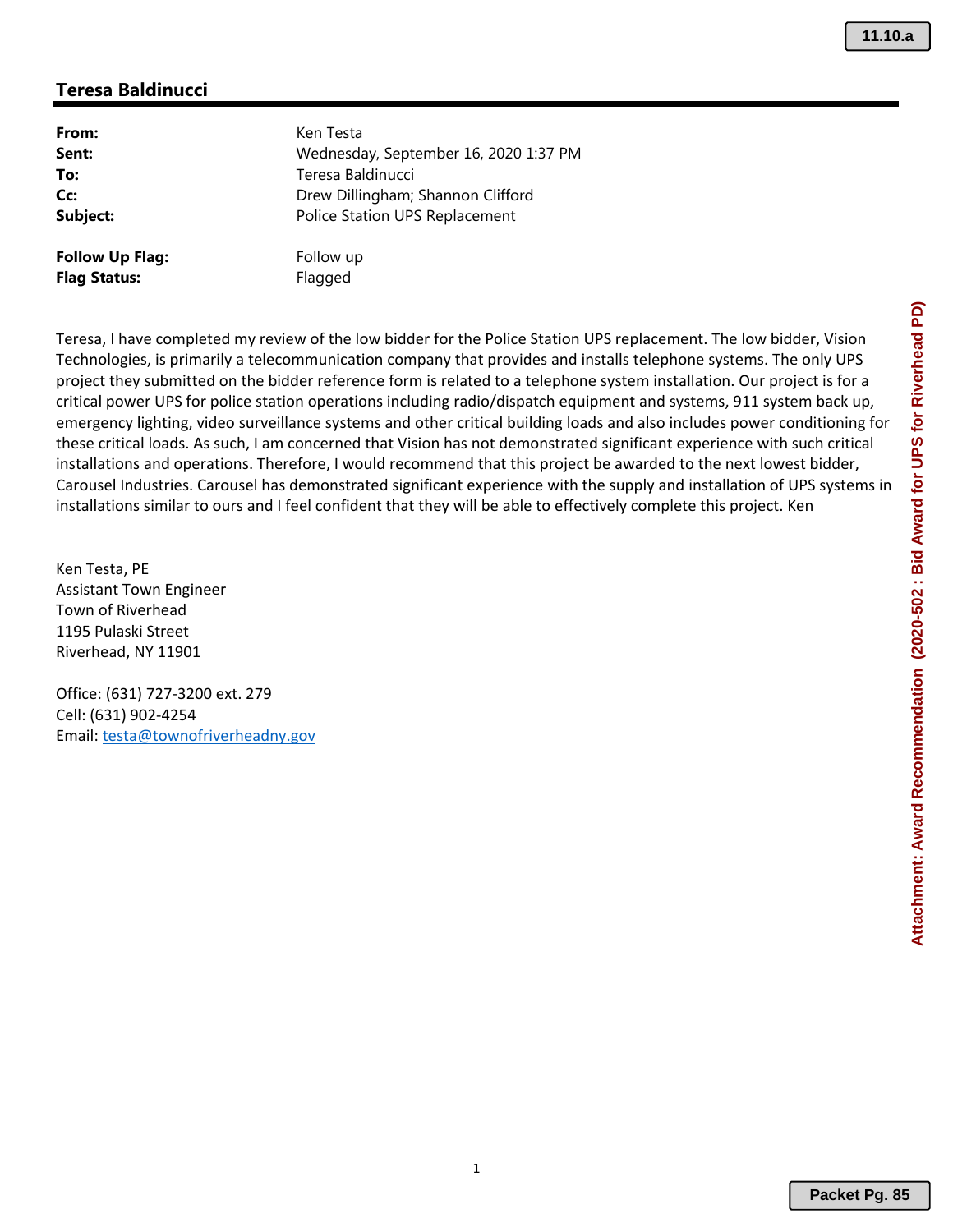# BID PRICING SHEET

Total price to remove old UPS, deliver and install one (1) new UPS Eaton 9355 30kva/27kw with Options Cabinet, Rotary Bypass Switch, Power Xpert Gateway Series Card and provide factory start up and warranty.

Price: \$ 39,847.00

 ${\sf Written}$  in  ${\sf words} \colon$  Thirty-nine thousand, eight hundred forty-seven dollars and zero cents

## **Option** 1:

Total price to remove old UPS, deliver and install (1) one new UPS Eaton 9355 30kva/27kw with EBC-36 battery option and Options Cabinet with Rotary Bypass Switch, Power Xpert Gateway Series Card and provide factory start up and warranty

Price: \$ <u>45,968.00</u>

Written in words: Forty-five thousand, nine-hundred sixty-eight dollars and zero cents

### **Option** 2:

Total price to remove old UPS, deliver and install (1) one new UPS Eaton 9355 30kva/27kw with EBC-72 battery option and Options Cabinet with Rotary Bypass Switch, Power Xpert Gateway Series Card and provide factory start up and warranty

Price: \$ 49,327.00

Written in words: Forty-nine thousand, three hundred twenty-seven dollars and zero cents